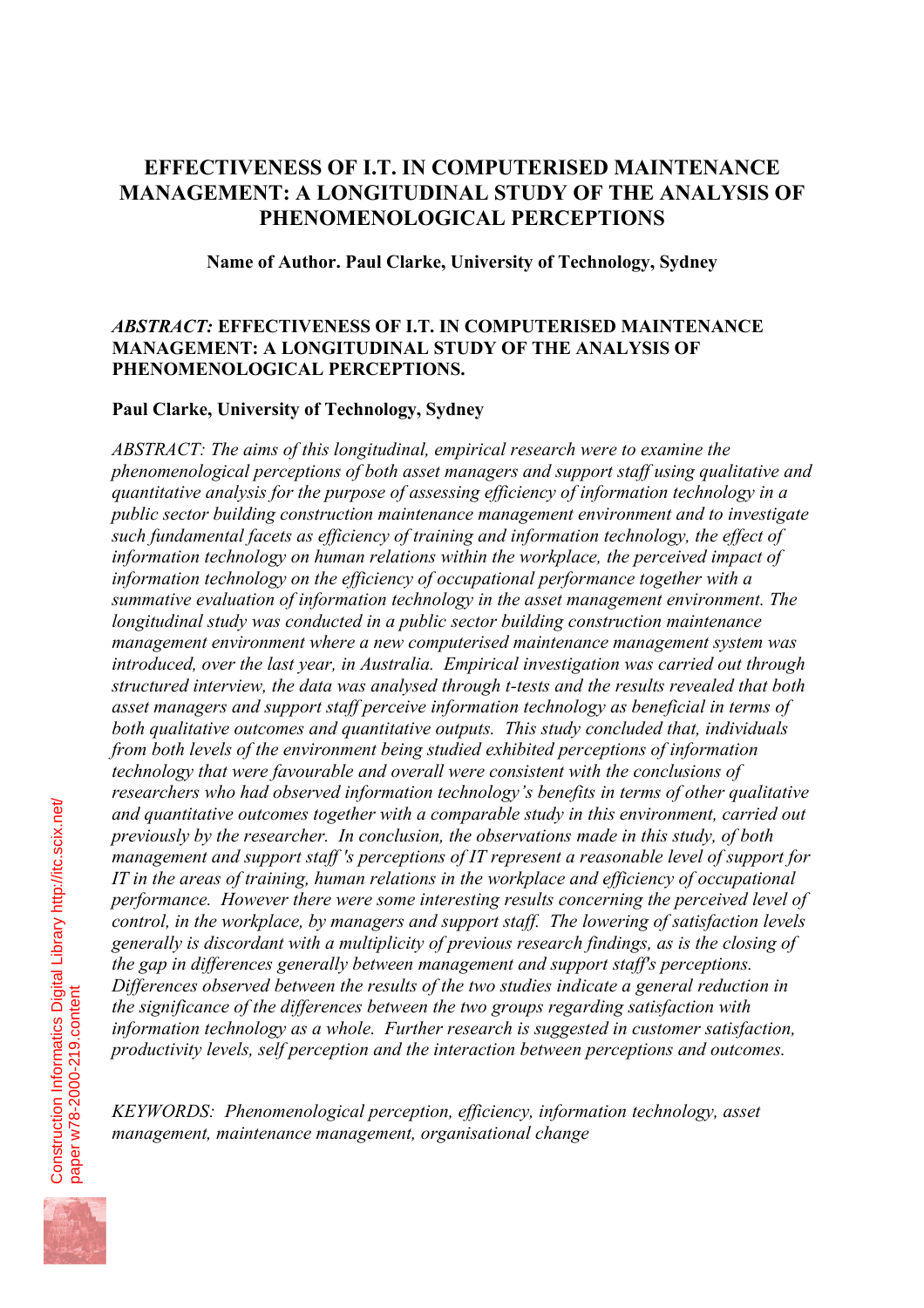#### **1. INTRODUCTION**

The aim of this study was to provide a longitudinal assessment of Information Technology (IT) in the, building construction, computerised maintenance management environment, employing empirical research to examine the phenomenological perceptions of both asset managers and support staff using qualitative and quantitative analysis for the purpose of assessing efficiency of IT in the public sector maintenance management environment, in building construction. The study, Analysis of phenomenological perceptions of effectiveness in information technology in computerised maintenance management (Clarke, 1999), developed a framework technique that was utilised in this study to investigate fundamental phenomenological facets such as, efficiency of training and IT; effects of IT on human relations within the workplace; the perceived impact of IT on the efficiency of occupational performance and a summative evaluation of IT in the asset management environment. Following the replication of the study completed (Clarke, 1999) the results were evaluated and then comparisons drawn between the two sets of results. Both sets of data were assessed using the same framework technique and statistical analysis procedures.

IT is considered by researchers and practitioners to be extremely useful in terms of increasing both quantitative and qualitative outcomes (Mathews, 1994). Mathews identified IT as being the fifth paradigm shift in the industrial revolution. "Information technology is having pervasive effects throughout the economy that are entirely analogous to the previous paradigm shift" (Mathews, 1994, p.84). This paradigm shift has resulted in the transformation of a plethora of existing organisations within the building construction industry. Mathews purports most programs of organisational change end up in failures.

Accordingly this study initially focuses on one evaluative aspect of IT's implementation, namely the phenomenological perspectives of both asset managers and support staff in terms of both qualitative and quantitative outcomes. In the replication of the 1999 study the same area of fundamental importance, namely the effects of IT on the human relations within the workplace for both asset managers and support staff has been examined. Lansbury purported that in order to optimise IT's benefits for management and support staff alike effective planning, consultation and implementation by management in co-operation with other employees is necessary (Lansbury, 1986). Gately, suggested a polarisation of skill levels would occur, as a result of the implementation of IT, in an investigation of banking, retailing and data processing. Chishti, Martin and Jacoby claim, in a study of IT's effects on a diverse range of Australian companies, that a "negative effect on the mental health and morale of employees was reported by a noticeable percentage of respondents" (Chishti, et al, 1997, p.11). This claim supports the 'resistance to change' theories because organisational change may force managers and support staff, alike, to move from their comfort zone and may impact on their mental health (Lansbury, 1986). These results could, potentially, have an impact upon morale within the building construction industry, also, if the results were generalised.

The second principal area investigated in the study is the perception of adequacy of training in the use of IT. Bodi states that, "there is a gap in the training market in terms of providing a conceptual understanding of systems and how to use them for the organisations benefit" (Bodi.1987, p.7). The results of this study may provide an opportunity to test this statement. Bodi further states that, " A poor interface may undermine an otherwise well-designed job" (Bodi, 1987, p.13). Coleman and Joseph purport that educational institutions, in Australia,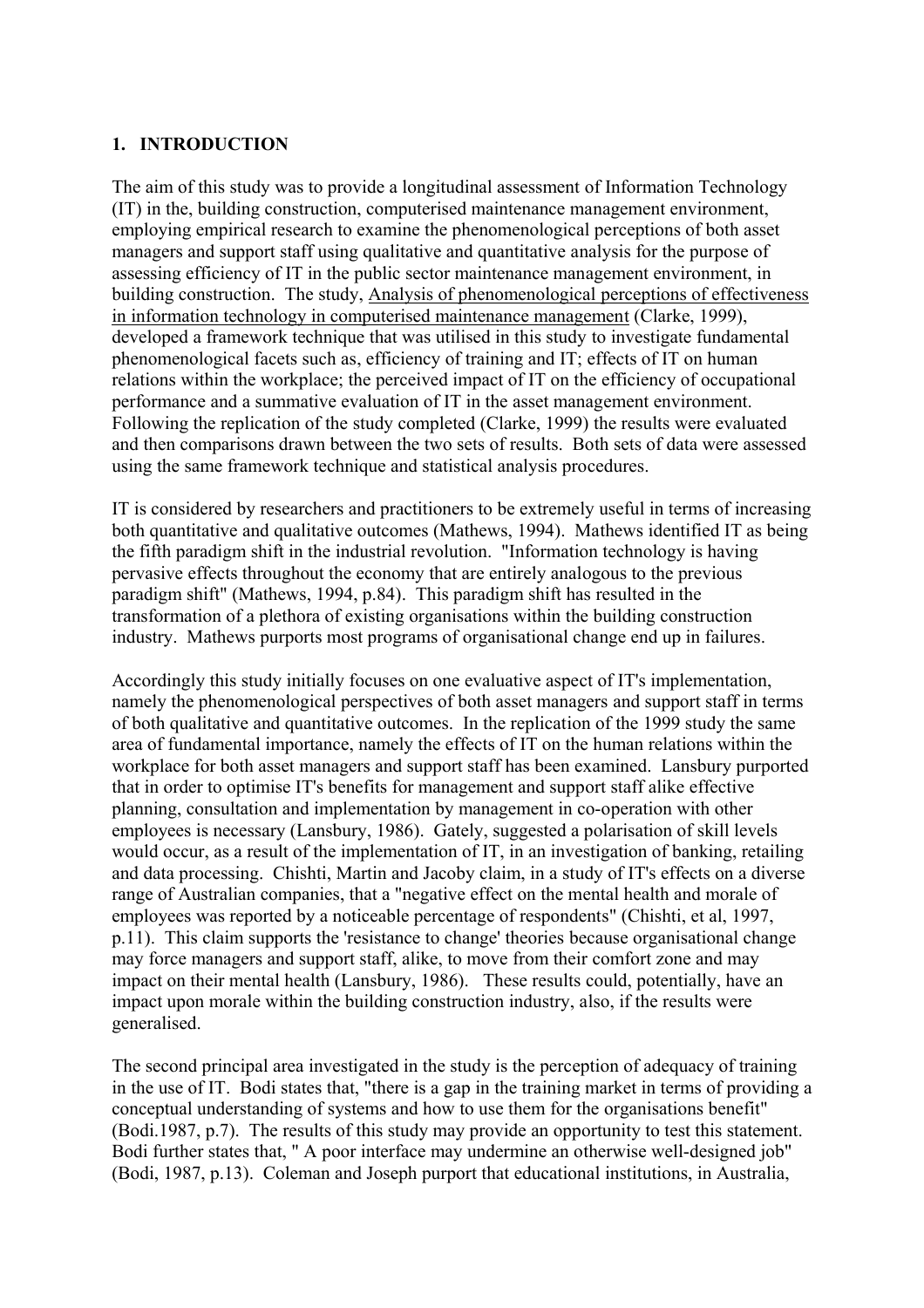are criticised for failing to have a high commitment to training. Hence the study investigated managers versus support staff phenomenological perceptions of the sufficiency of training, effective forms of training and adequacy of training in terms of new IT developments.

The final area of investigation was differences between managers and support staff in terms of phenomenological perceptions of both quality and quantity of output. Staff perceptions of quality of output and quantity of output were analysed.

The results of this study were then compared to the results of the previous study (Clarke, 1999) and similarities and differences discussed. The areas evaluated were satisfaction with training for existing IT, satisfaction with training for new IT, satisfaction with office morale, level of perceived control, level of perceived anxiety, level of perceived quality and finally the level of perceived output. From this study, it is anticipated that other research topics would become apparent, leading to investigation of fundamentally important areas of the building and construction industry, with regard to IT.

# **2. METHOD**

# **2.1 Subjects**

Participants in this study include eighteen management and thirty-nine support staff, identified by occupational duties  $(N=57)$ . Participants were screened for position within the organisation and occupational experience within a computerised maintenance management environment, in the building construction area.

# **2.2 Materials**

Materials used in this study include a questionnaire designed for a previous study into a similar area (Clarke, 1999). This questionnaire examined training, human relations and occupational performance as a function of IT, utilising a Likert type scale in addition to dichotomous response and short answer type questions as well as interview.

# **2.1 Procedure**

Participants were briefed on the background to the study and were then invited to complete the questionnaire individually, followed by a structured interview administered by the researcher

# **3. RESULTS**

Following the data collection phase of the study the data was analysed. The unpaired t-test procedure was used with independent statistical analyses being conducted to control the type one error at 0.05.

The initial area to be investigated was the differences between management and support staff's perception of training in relation to IT. It was observed that no significant difference existed between management and support staff's perceived level of satisfaction with training for existing IT. The statistical results were: t-value =  $-0.217$ , probability = 0.8287, with a higher mean score observed for the support staff as opposed to the management staff, where a higher mean score is indicative of a greater level of satisfaction. However the difference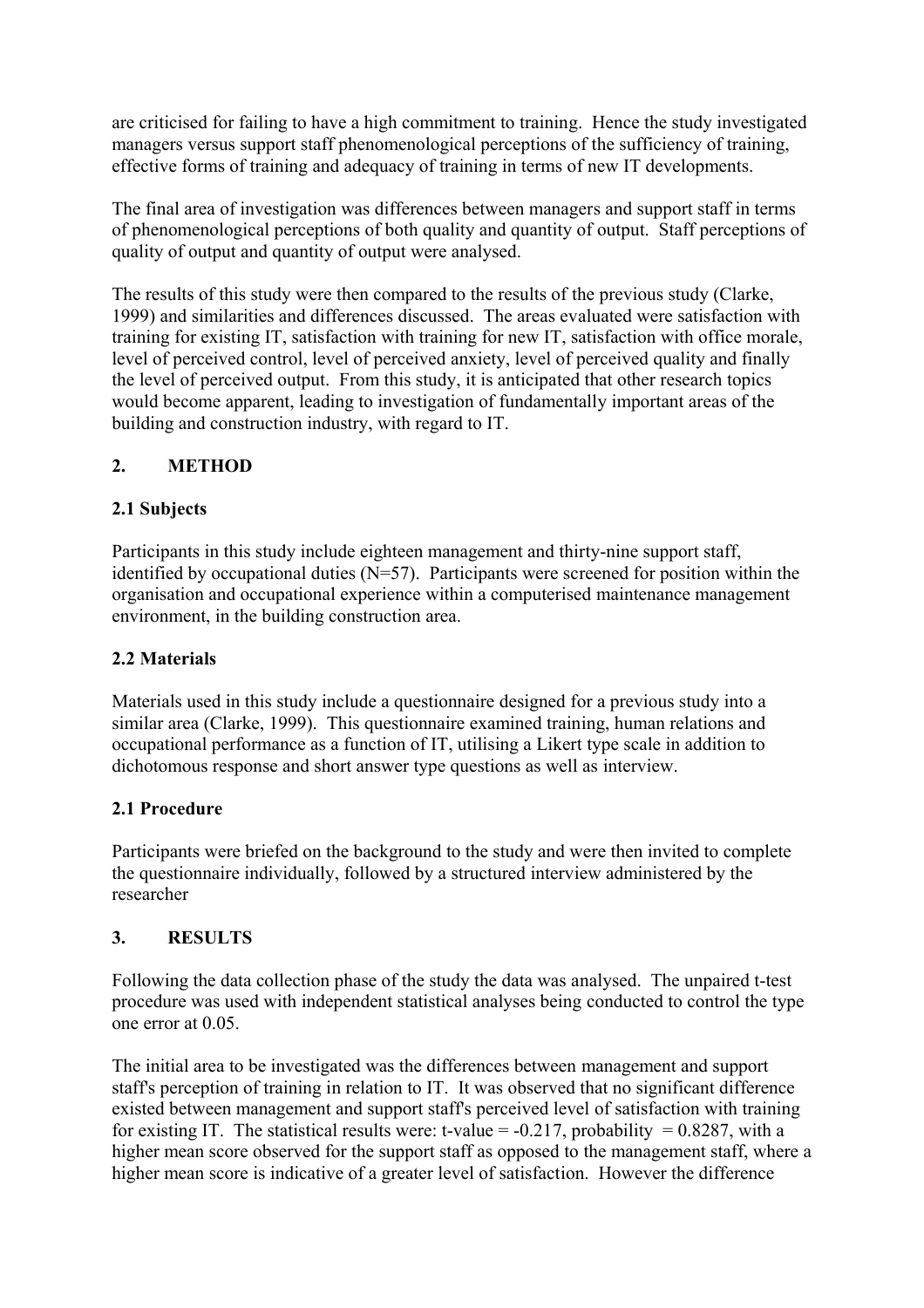between the mean scores was 0.065 (see figure 1). Additionally, no significant difference was also observed between these two groups for satisfaction with training for new IT implementations as they occur (t =  $-$  0.194, p = 0.8466), with a similar direction of results to those reported for the previous analysis ( see figure 2). It was also observed that averaged across management and support staff, 98% of subjects perceived that they utilised new IT introduced into the workplace, as opposed to 1.75% whom did not. However, once again, averaged across subject groups, 32% felt they were not keeping up with new IT developments, whilst 68% believed they were.



Fig. 1: Satisfaction with training for existing IT



Fig. 2: Satisfaction with training for new IT

The second area of investigation concerned that of human relations as a function of IT, once again contrasting management versus support staff's phenomenological perceptions. The initial areas to be analysed concerned morale, with no significant difference being observed for the two groups perceptions of IT's effects on office morale  $(t = 0.201, p = 0.8411)$ . Mean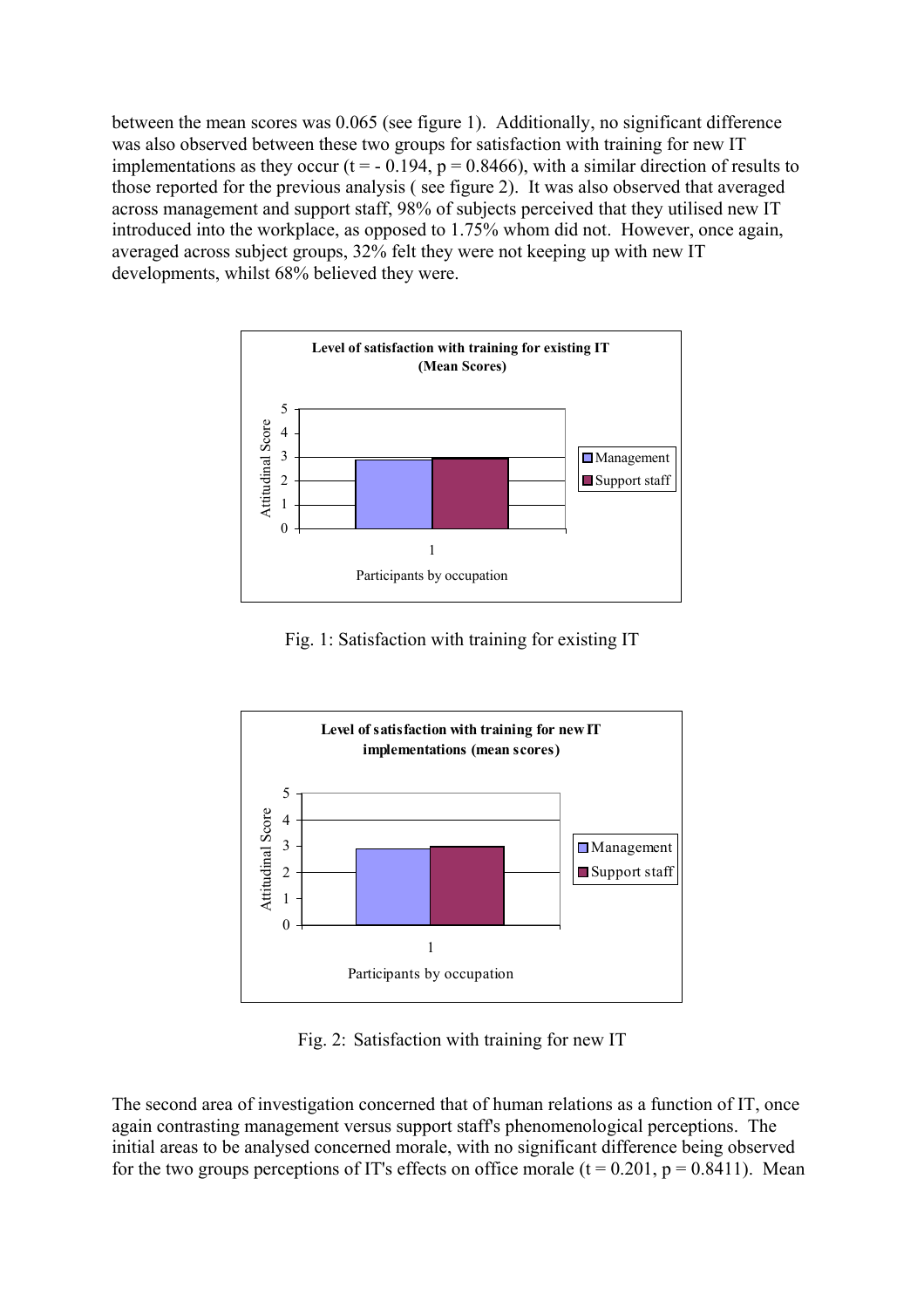scores for management were greater than those observed for support staff, where a higher mean score is indicative of a greater level of satisfaction. The difference between the mean scores was 0.05 (see figure 3)



Fig. 3: Satisfaction with office morale

A different direction of results was observed for perceived control in occupational performance derived from IT, with managers believing that they had more control than support staff (see figure 4). This difference was statistically significant ( $t = 2.151$ ,  $p = 0.05$ ).



Fig. 4: Level of perceived control

Finally there was no statistically significant, observed difference between the two groups fear higher than management, where high scores indicate a low level of fear of redundancy (see figure 5). of redundancy as a result of IT ( $t = -0.943$ ,  $p = 0.3499$ ), with support staff's mean scores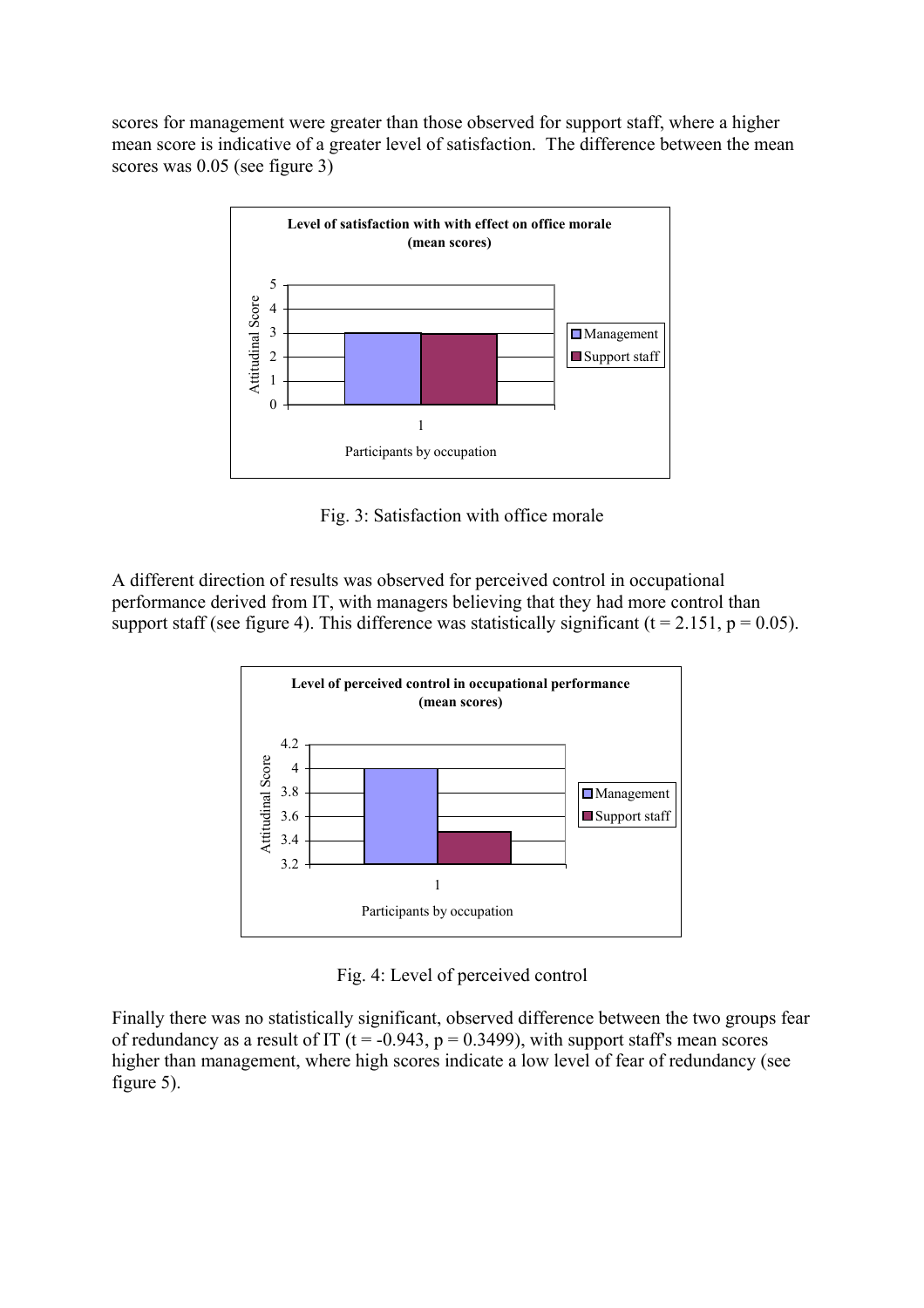

Fig. 5: Level of perceived anxiety concerning redundancy

Finally, the analysis of the differences between group perceptions of quality and quantity of service provided as a function of IT, conducted utilising the t-test procedure, outlined earlier. support staff of quality as a function of IT ( $t = 0.384$ ,  $p = 0.7024$ ). Management demonstrated a higher mean score than support staff, where a higher score indicates a perception of higher quality of service being provided (see figure 6). The difference between the mean scores was 0.126. In the last analysis of the difference between management and support staff's perception of the quantity of service being provided, as a function of IT, no statistically significant differences were observed ( $t = 0.627$ ,  $p = 0.5333$ ) (see figure 7). There was no statistically significant difference between the perceptions of management and



Fig. 6: Level of perceived quality of service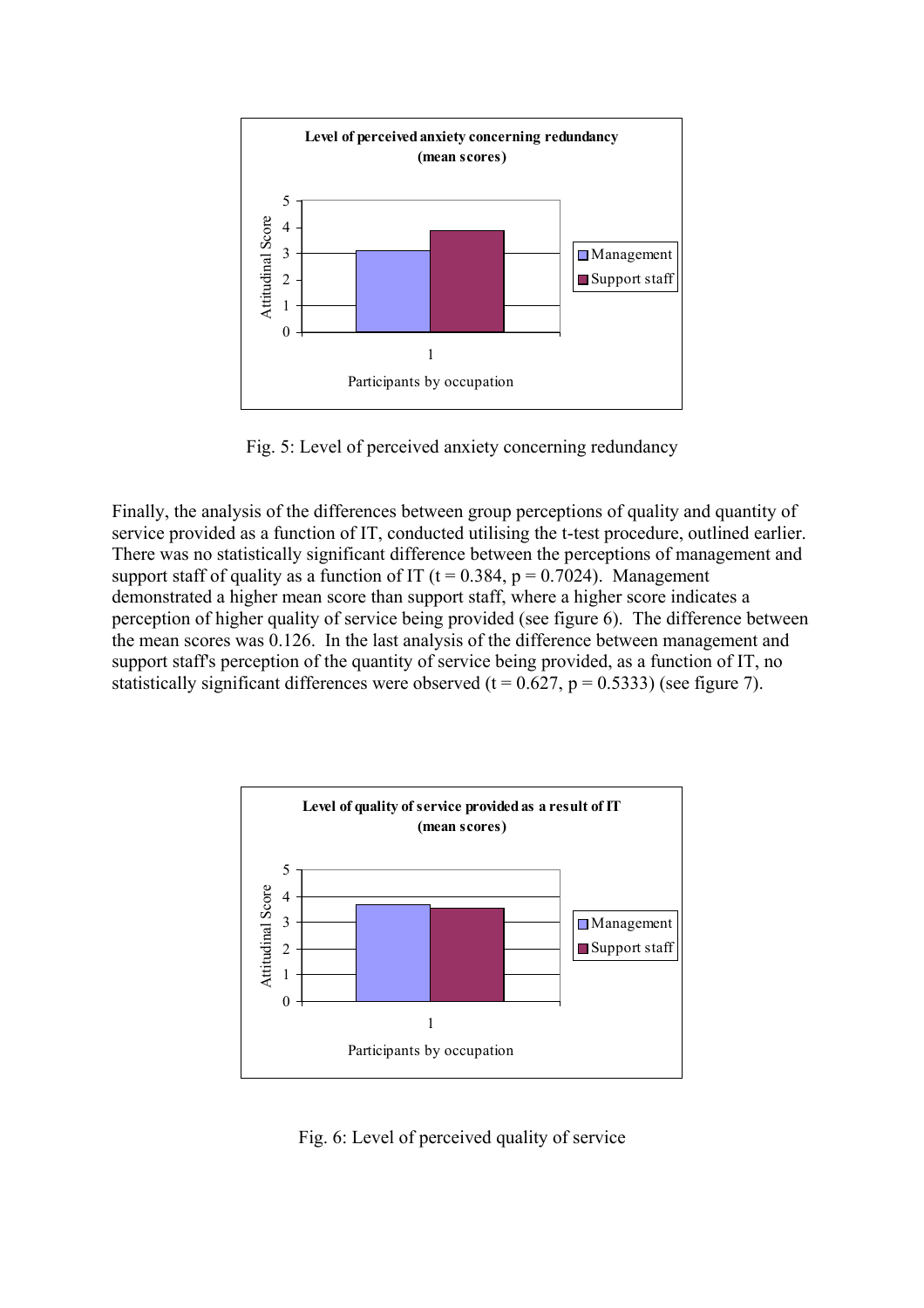

Fig.7: Level of perceived output

A dichotomous choice question evaluating IT, averaged across both management and support staff, 89% reported that they would use IT over the old methods utilised, whilst 11% felt that they would rather not use IT. It was observed that 93% reported that they would be in favour of the use of and introduction of further IT within their workplace, in the future, whilst 7% experience, was undertaken and it was found that 95.5% of younger subjects favoured the use if IT, compared to 80% of older subjects, while 95.5% of younger subjects favoured the use of and introduction of further IT within their workplace, compared to 91.7% of older subjects, where old refers to 40 years of age or greater. A further exploratory investigation less experienced subjects reported they were in favour of utilising IT, compared to 69.2% of more experienced subjects, while 94.3% of less experiences subjects were in favour of the introduction of new IT developments, compared to 91.7% of more experienced subjects, where experienced refers to 10 years of experience or greater were opposed. An exploratory investigation into IT acceptance, as a function of age and into IT acceptance, as a function of years of professional experience revealed that 94.1% of

# **4. DISCUSSION**

Generally the results observed in this study conformed to the theoretical hypotheses derived from previous research. The differences observed between management and support staff's phenomenological perceptions of control of occupational performance within the workplace warrant further investigation because this could be an area of importance in terms of increasing the overall efficiency of information technology, through garnering support and satisfaction with IT. Further research into this aspect is considered necessary.

Initially the differences in perception of levels of training of both managers and support staff in the computerised, building construction maintenance management area were investigated. It was observed that mean scores recorded were just below 60%, for both groups, on a Likert type scale, indicating to some extent that training was moderately satisfactory. The support staff group reported a slightly higher level of satisfaction than the management group. However, the difference was so slight that practically it could be concluded that both groups were moderately satisfied with the level of training. This could be an area of concern, as the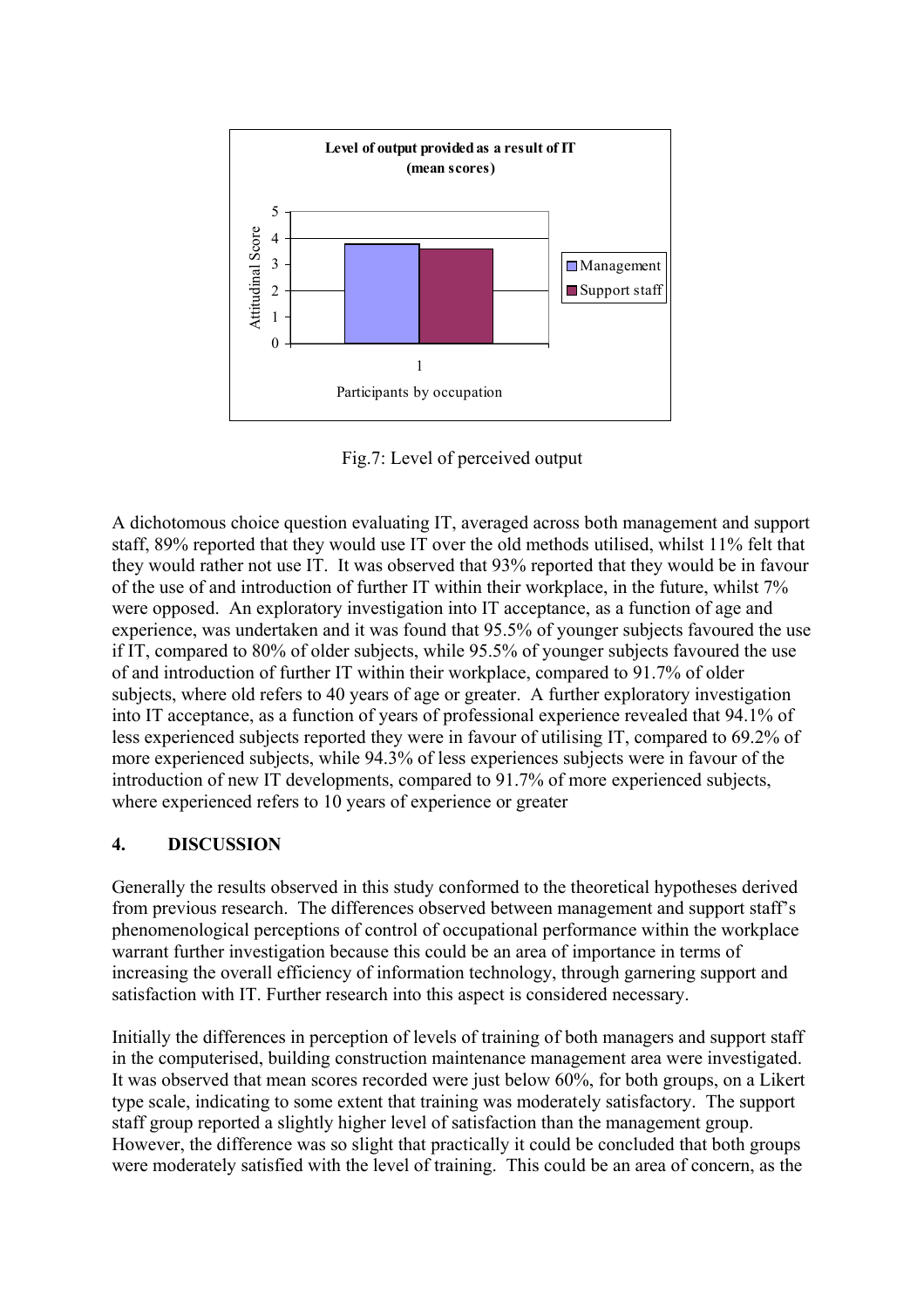morale of the staff may be affected, potentially resulting in lowering of levels of both qualitative outcomes and quantitative output. It is considered that this is an area that requires further research in an endeavour to ascertain initially, whether training levels truly are satisfactory, secondly, whether staff perceptions of training inadequacy are related to qualitative outcomes and quantitative output levels and finally, whether individual subject perception of their roles is significant influencing factor. The importance of training has been identified in the literature as a principal determining factor in maximising the qualitative and quantitative efficiency of IT. There has been little research conducted in the building construction field and in the specific area of computerised maintenance management.

The study proceeded to investigate the area of the effects of IT on management versus support staff's phenomenological perceptions of human relations within the workplace. Similar to the observations previously reported on the area of adequacy of training it was observed that the impact on office morale was marginally positive, as was the perceived impact that IT may make the subjects redundant, averaged across both management and support staff. There were slight variations between management and support staff but they were practically the same and there was not real concern. The analysis of the subjects with regard to their perception of the effect of IT on their level of control in the workplace produced a result that was not consistent with the direction of the other results in this study but were in accordance with expected outcomes, based on both the literature and the results of the previous study (Clarke, 1999). A statistically significant difference was observed between the management and support staff groups, with management scoring more than support staff. This disparity of opinion is interesting in that it may influence the level of both qualitative and quantitative output. Loss of control may possibly lead to dissatisfaction, discontent and a less friendly work environment, having a deleterious effect on the human relations within the workplace. Other researchers in the area have observed that low morale in the office is correlated with a diversity of problems ranging from poorer productivity to instances of mental illness (Chishti et al, 1994).

In the area of occupational performance it was observed that both management and support staff believed that both qualitative and quantitative output was positively influenced by IT. Whilst the mean scores for management were slightly higher than the mean scores for support staff for both qualitative and quantitative outputs the differences were not statistically significant.

The examination of age and years of experience in relation to IT provided interesting direction of results, that younger subjects were more accepting of IT and further implementations of IT, in the future, than older subjects. Additionally, it was evident that less experienced subjects were also more accepting of IT and further implementations of IT, in the future, than more experienced ones, but to a lesser degree. This rough correlation may be partly explained by the fact that the younger subjects were generally also the less experienced ones. Future research would be required to explore, more fully, the areas identified within this study and the previous study.

In comparing the results of this study with the study conducted one year ago it was apparent that the differences between the two groups has diminished generally. In the area of satisfaction with training the perceived level of sufficiency of training statistics, averaged across both management and support staff, fell from 3.185 to 2.915, a fall of 8%. Similarly the satisfaction with training for new IT statistics, again averaged across both management and support staff, fell from 3.874 to 2.918, a fall of 25%. In the area of human relations in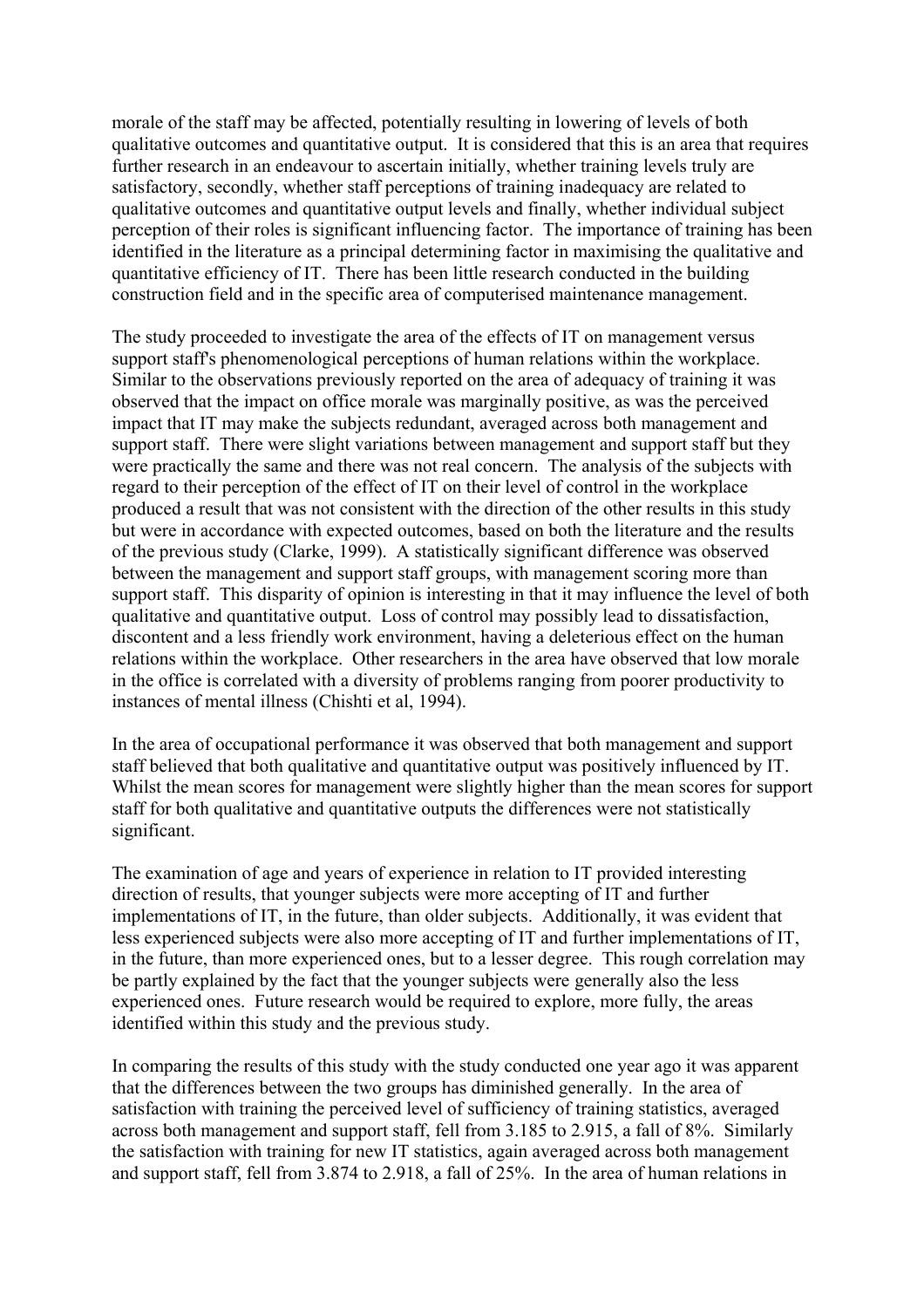the workplace the comparison of observed results in this study to the results of the previous study reveal that IT is not perceived as having the same positive effect in the workplace. This was evidenced by a fall in the score for the perceived positive effect on office morale from 3.878 to 2.975, representing a fall of 23% and a minimal rise in perceived level of control from 3.701 to 3.737, representing a rise of 1% together with a fall in the perceived anxiety from 3.441 to 3.248, representing a fall of 5%. In the area of efficiency of occupational performance there was both a fall and a rise in the scores from this study in comparison to the last study. In the area of quality as a function of IT there was a fall from 4.206 to 3.604, representing a fall of 14.3%. In contrast there was a rise with regard to quantity, as a factor of IT, from 3.294 to 3.671, representing a rise of 11%. In summary the differences between the two studies are principally falls in acceptance of the benefits of IT in the areas of satisfaction with both existing and new training, office morale and perceived anxiety and quality of service. In contrast there was a minimal rise in the positive influence of IT in the area of perceived level of control and a substantial rise in the level of quantity of output. From discussions with the subjects, it was observed that the staged introduction of a new computerised maintenance management system, with revisions being implemented at each stage has not been an easy task. One common comment was that the overall philosophy of the new system is unclear and consequently some of the tasks may not appear to be productive. Additionally, there appears to have been some hardware and software problems requiring a solution.

In conclusion, the observations made in this study, of both management and support staff 's phenomenological perceptions of IT represent a reasonable level of support for IT in the areas of training, human relations in the workplace and efficiency of occupational performance. However there were some unexpected results, in the light of the results of this study, especially, the significant difference between the perceived level of control, in the workplace, by managers and support staff. As well as the lowered level of satisfaction generally and the coming together of perceptions for the majority of areas investigated, since the first study, in 1999. The lowering of satisfaction levels generally is discordant with a multiplicity of previous research findings, as is the closing of the gap in differences generally between management and support staff's perceptions. This, together with the significant difference in perceived level of control warrant further investigation to ascertain a more comprehensive understanding of the effect of IT, within the maintenance management environment, in the building construction area.